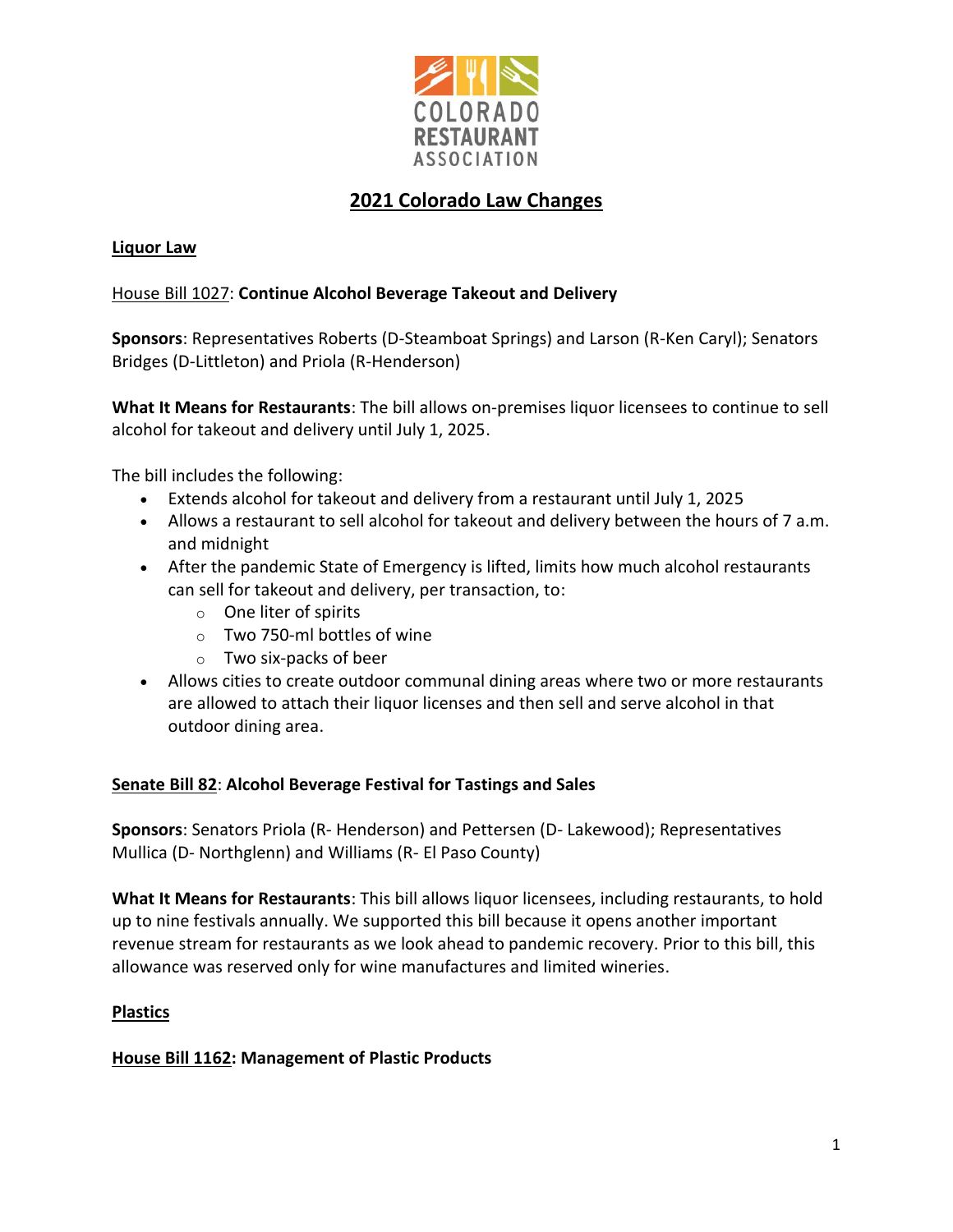

**Sponsors**: Representatives Valdez (D- Denver) and Cutter (D- Jefferson County); Senators Gonzales (D- Denver) and Garcia (D- Pueblo)

**What It Means for Restaurants**: This bill limits and/or regulates single-use plastics. It was introduced with three primary components, including a ban on polystyrene products, a ban on plastic bags, and the removal of the state preemption that prohibits local governments from regulating single-use plastics. We were opposed to the bill primarily because of the removal of the state preemption language. Local governments traditionally do not have the same extensive review processes as state legislation, meaning local government plastics regulations could lead to unintended consequences. Furthermore, allowing local governments to independently regulate plastics will result in a patchwork of laws across the state, leading to confusion for operators. We prefer statewide regulations to avoid that confusion and facilitate compliance.

We worked with the sponsors in the House to adopt two amendments: one to remove local control and one to exempt restaurants from the plastic-bag ban. We wanted to give restaurants the option to use single-use plastic bags after hearing concerns from members regarding the potential dangers of contaminants on reusable bags that could be transferred to ready-to-eat foods. After the adoption of these two amendments, we moved to a neutral position.

Once the bill was in the Senate, that chamber adopted an amendment that put local control back into the bill, so we shifted to an opposed position. Despite our efforts, the bill passed with local control included.

**Compliance Deadlines**: Starting January 1, 2024, the polystyrene container ban will go into effect. If you have purchased polystyrene containers before January 1, 2024 and you have them in your existing stock, you can distribute the remaining inventory *but you cannot purchase anything new*.

Also, starting July 1, 2024, local governments can begin to consider plastic ordinances that are more restrictive than the state regulations.

# **Taxes**

# **[House Bill 1265:](https://leg.colorado.gov/bills/hb21-1265) Qualified Retailer Retain Sales Tax for Assistance**

**Sponsors**: Representatives Mullica (D- Northglenn) and Van Winkle (R- Highlands Ranch); Senators Pettersen (D- Lakewood) and Woodward (R- Loveland)

**What It Means for Restaurants**: This bill continues the industry-specific sales tax relief that we saw in November and December 2020 and January and February 2021. Foodservice industry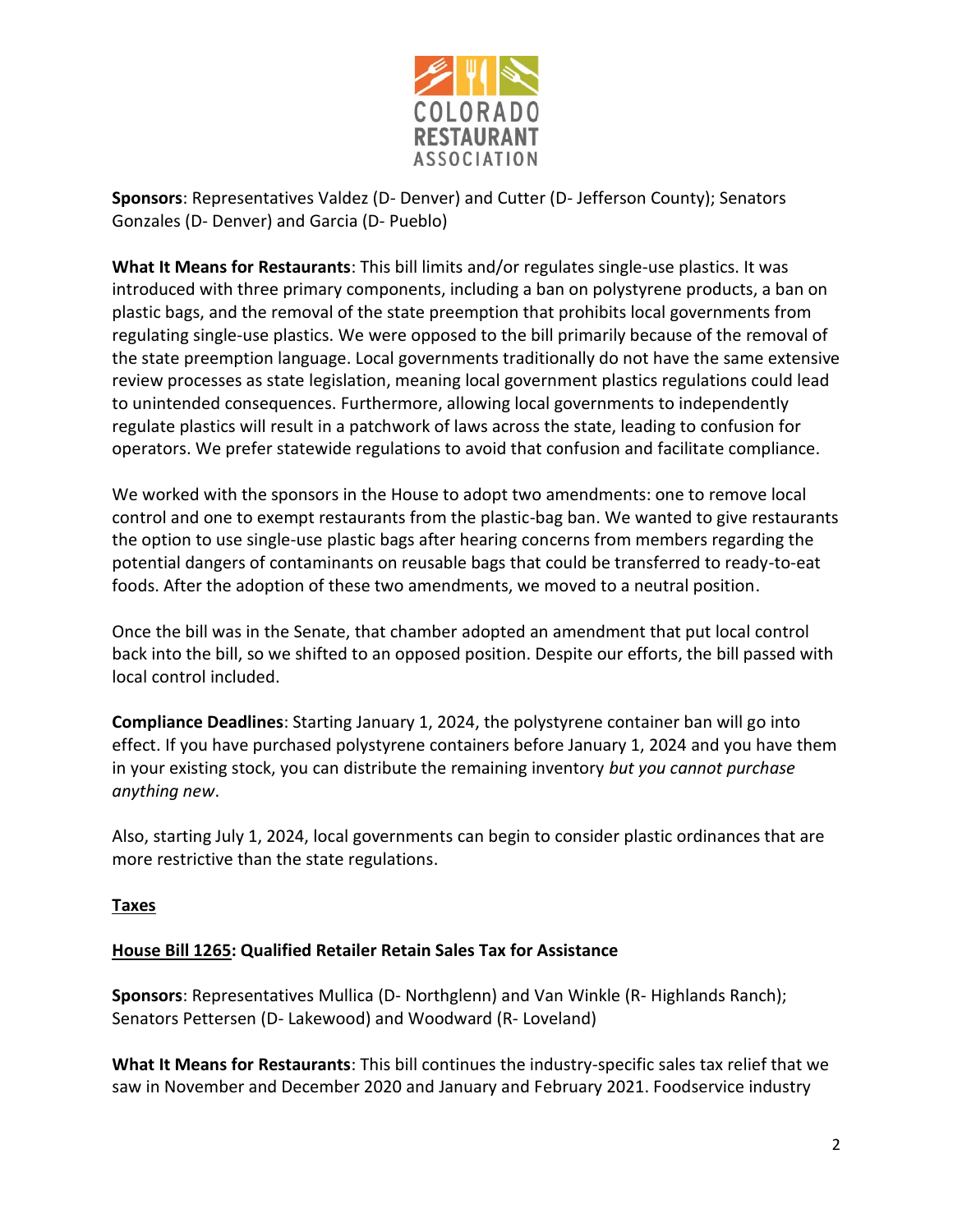

members, such as restaurants, bars, food trucks, and caterers, can withhold up to \$2,000 in sales and use tax collections they would have otherwise had to remit to the state for the months of June, July, and August 2021.

# **[Senate Bill 130:](https://leg.colorado.gov/bills/sb21-130) Local Authority for Business Personal Property Tax Exemption**

**Sponsors**: Senators Holbert (R- Parker) and Pettersen (D- Lakewood); Representatives Van Winkle (R- Highlands Ranch) and Bird (D- Westminster)

**What It Means for Restaurants**: This bill allows local jurisdictions to exempt up to 100% of business personal property from the levy and collection of property taxation for the 2021 property tax year. We supported the bill as it will give local governments the flexibility to exempt business personal property to provide much needed assistance to businesses in their jurisdictions.

# **COVID-19 Assistance**

# **[House Bill 1302:](https://leg.colorado.gov/bills/hb21-1302) Continue COVID-19 Small Business Grant Program**

**Sponsors**: Representatives Herod (D- Denver) and Daugherty (D- Arvada); Senator Winter (D-Westminster)

**What It Means for Restaurants**: This bill appropriates \$15 million from the state general fund to continue the COVID-19 grant program established under [SB20-222.](https://leg.colorado.gov/bills/sb20-222) The bill also simplifies the documentation and verification required of a business to demonstrate need, particularly for smaller awards and smaller businesses. Businesses with fewer than 25 employees, measured as full-time equivalent, who have been affected by economic hardship caused by COVID-19 are eligible. Businesses must demonstrate losses related to COVID-19 by providing either a selfcertification or financial documentation that the small business's financial losses are equal to or greater than the amount requested, up to the maximum grant amount. A small business that self-certifies its loss and does not provide financial documentation may not receive a grant amount greater than \$5,000.

# **[Senate Bill 291:](https://leg.colorado.gov/bills/sb21-291) Economic Recovery and Relief Cash Fund**

**Sponsors**: Senators Fenberg (D- Boulder) and Holbert (R- Parker); Representatives Roberts (D-Steamboat Springs) and Van Winkle (R- Highland Ranch)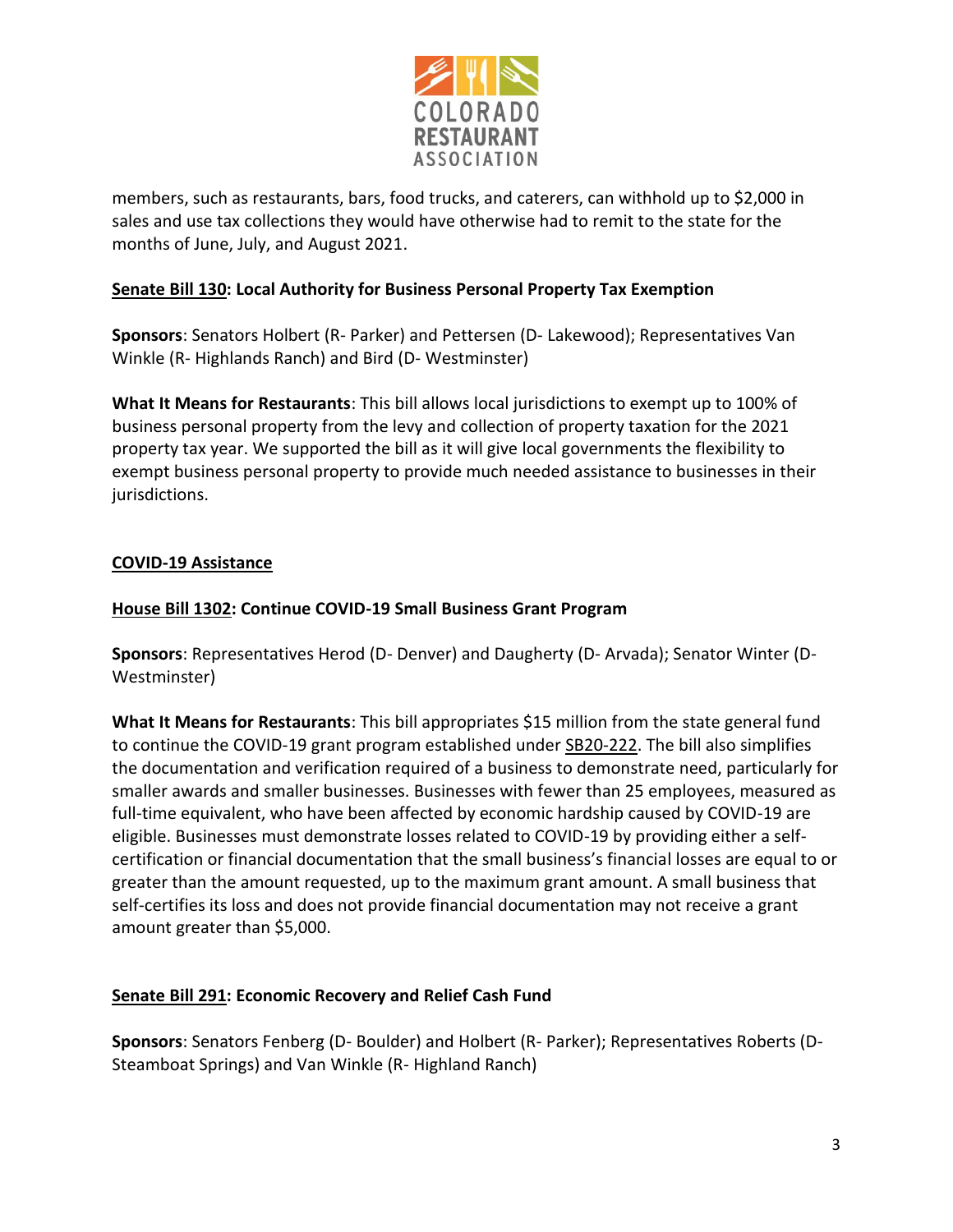

**What It Means for Restaurants**: This bill appropriates \$40 million of the funds the state received from the federal American Rescue Plan Act to establish an economic recovery and relief cash fund. \$10 million of the funds appropriated must be used to incentivize businesses to locate in rural Colorado. The remaining \$30 million in funds must be used for:

- Assistance to small businesses
- Assistance to individuals and households
- Assistance to nonprofit organizations
- Public expenditures for COVID-19 prevention and response
- Administrative costs associated with COVID-19 public health programs
- Aid to impacted industries
- Assistance to unemployed workers
- Contributions to the unemployment compensation fund

#### **General Business**

#### [Senate Bill 35](http://leg.colorado.gov/bills/sb21-035)**: Restrictions on Third-Party Food Delivery Services**

**Sponsors**: Senator Rodriguez (D-Denver) and Representative Bird (D-Westminster)

**What It Means for Restaurants**: This bill prohibits a third-party delivery company (think DoorDash, Uber Eats, GrubHub, Postmates, etc.) from conducting takeout/delivery services for that restaurant without that restaurant's expressed written consent or participating in "nonpartner agreement" activities. The CRA supported this legislation as it allows restaurants to maintain the service model they feel is appropriate for their business.

# [Senate Bill 91](http://leg.colorado.gov/bills/sb21-091)**: Credit Transaction Charge Limitations**

**Sponsors**: Senators Liston (R-Colorado Springs) and Rodriguez (D-Denver); Representatives Bird (D-Westminster) and Larson (R-Ken Caryl)

**What It Means for Restaurants**: This bill would remove the prohibition on retail establishments from charging customers credit card processing fees, allowing restaurants and other retailers the option to shift those credit card processing fees to the consumer. *This bill would not mandate any new business activities, so restaurants that do not wish to take advantage of this allowance will not be impacted.*

If a restaurant chooses to take advantage of the new allowance, the charge back to the customer can be no more than 2% and the restaurant must post a sign, with specific language dictated by the state, informing the customer of this allowance. Additionally, this allowance is